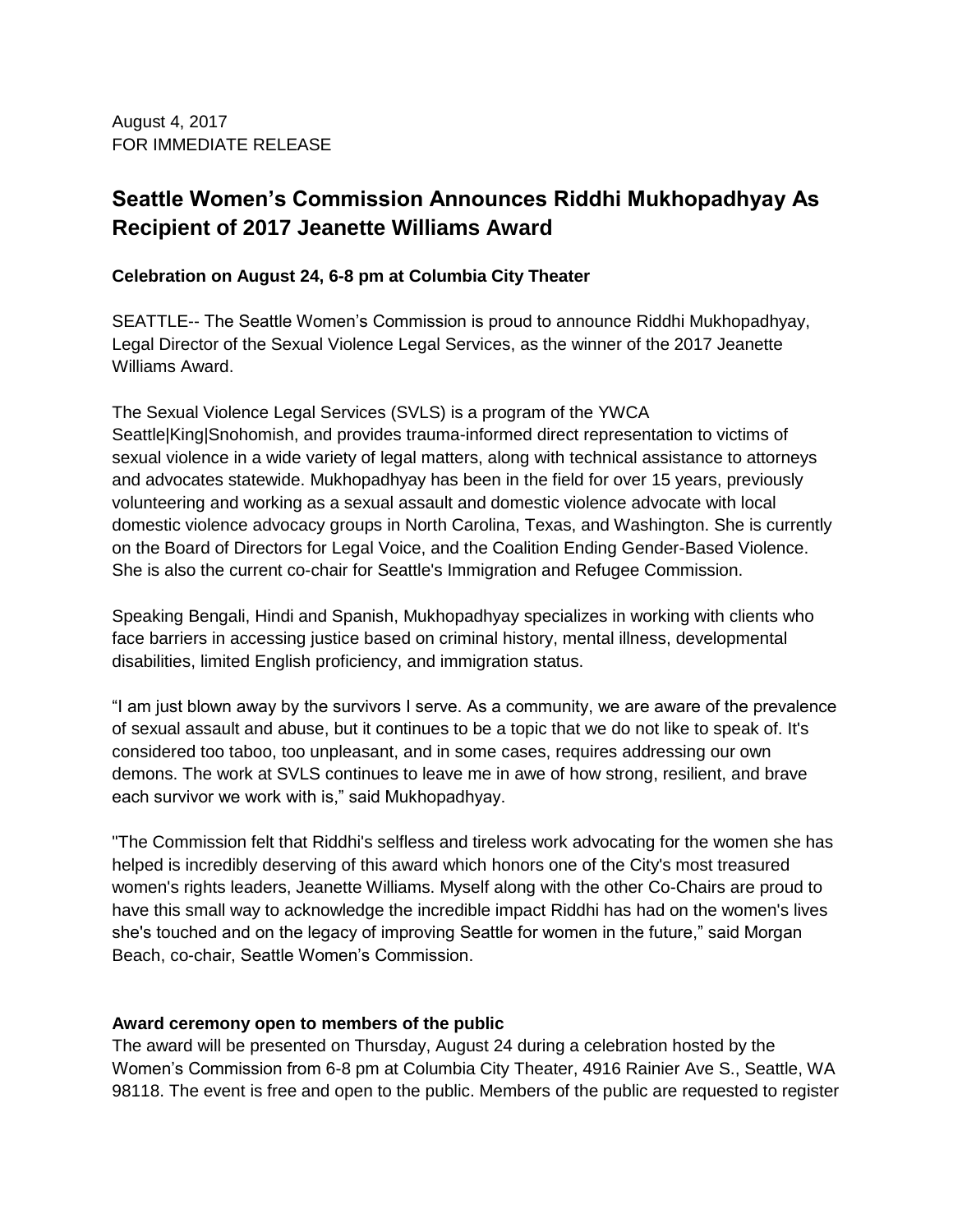their attendance by clicking [http://bit.ly/swcaward.](http://bit.ly/swcaward) The Women's Commission is active on [Facebook](https://www.facebook.com/seattlewomen) (https://www.facebook.com/seattlewomen) and [Twitter](https://twitter.com/Seawomenscomm) [\(https://twitter.com/Seawomenscomm\)](https://twitter.com/Seawomenscomm) and invites public participation for the event with the hashtag #SWCAward2017.

Please call 206-684-4500 if you need to request an accommodation. This information is available in other formats on request.

Street parking is available. The Columbia City Light rail station is a short walk from the theatre and several bus routes stop near Columbia City Theatre, please refer to King County's Metro [transportation guide](http://kingcounty.gov/depts/transportation/metro.aspx) for more information.

## **Program Overview**

6:00 - 6:45pm: Networking and refreshments 6:45pm: Welcome and brief program/announcement of the recipient of the Jeanette Williams Award 7:00 - 8:00 pm: Networking, music, conclusion

###

The **Jeanette Williams Award** was created as part of the 2003 Seattle Women's Summit to honor an individual who demonstrates significant leadership and service in advancing the cause of women in Seattle. This year, the award also will honor a business in our community making strides to improve pay equity, highlighting the importance of women's advancement in the work place, and eliminating economic disparities for women and girls.

**Jeanette Williams** served on the Seattle City Council from 1969 to 1989. In 1971 she was instrumental in establishing the nation's first Seattle Women's Commission and Office of Women's Rights with paid staff. Prior to serving on Seattle City Council, Williams overcame gender stereotypes to become the first woman elected as County Chairperson for the King County Democratic Central Committee. A tireless advocate for women's issues, Jeanette Williams helped establish the first shelter for battered and abused women in Seattle, helped create the City's Division on Aging, developed policies to address early childhood education, and sponsored critical legislation that for the first time prohibited discrimination in housing and employment in the City of Seattle.

The **Seattle Women's Commission** advises the Mayor, City Council and city departments on issues that impact the women of Seattle. The Commission identifies areas of concern and recommends policy and legislation, provides feedback and opinion on issues of city and state budget, and acts as a liaison between the women of Seattle and City government. As advisors to the Mayor, City Council and City Departments, Commissioners have the opportunity to address issues of concern for the women of Seattle and to work for positive change.